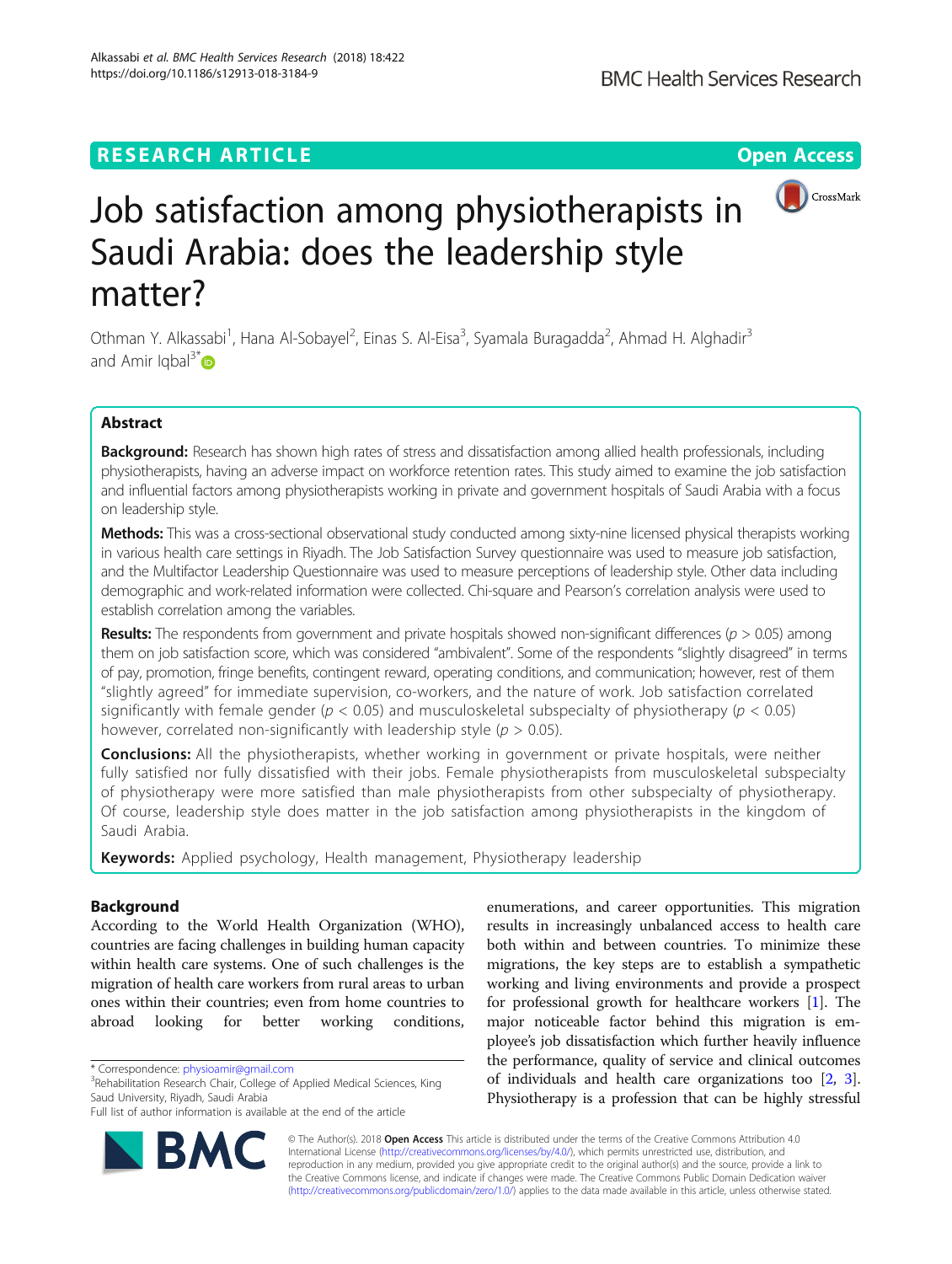with personal and/or work-related factors adding to the pressure and influencing job satisfaction among physiotherapists [\[4\]](#page-7-0).

Previously, researchers revealed that the different types of challenges such as working environment, expectation to get potential care from organization, progression in healthcare technologies, reformation of organization; provide important insight into the type of work characteristic those can result in to high rates of dissatisfaction, pressure exhaustion and retention of workforce among allied health professionals, including physiotherapists [[2,](#page-7-0) [5](#page-7-0)]. Besides these types of work characteristics, there is lack of funding to allied health professionals also affected worryingly in addressing to the issues of increasing demands among allied health professionals  $[6]$ . In addition, the allied health professionals are limited to receive political gain along with financial resources in emphasizing the orientation of health care settings toward medical practitioners and medical solutions against the health issues [\[7,](#page-7-0) [8](#page-7-0)]. That's why, these factors (work characteristics, financial and political influences) pushed the allied health professionals to face challenges of job-stress, job-dissatisfaction, low level of decision-making ability, disparate/reduction in workforce compared to physician and nurses [\[2\]](#page-7-0). The challenges of working in allied health become more intensified when associated with the deficiency of fundamental planning strategies to retain workforce and staff [[9](#page-7-0)]. Furthermore, the worse carrier prospects, lesser recognition, lower salaries of allied health professionals compared to doctors, nurses and other medical staffs, highlighted as a significant source of dissatisfaction and less income [[10](#page-7-0)].

The job demand and control are described as a psychosocial aspects of work environment in occupational health psychology [\[2](#page-7-0)]. The high job demand and low control create the job-stress/strain that play an important role in poor outcomes/turnovers [[4](#page-7-0), [11\]](#page-7-0). Job stress is reduced by organizational factors such as support and perceived importance/value. Perceived importance is related to the degree of autonomy, authority, recognition given to individuals and how the employees perceive themselves to be supported by the organization [\[12](#page-8-0)]. Moreover, intrinsic factor (i.e., an environment in line with one's professional values) play as a dominating predictive factor for rehabilitation specialists including physiotherapists in terms of career satisfaction and desire to stay on the job; whereas extrinsic factor (i.e., competitive pay) have a weaker significance [\[13](#page-8-0)].

Job characteristics, such as autonomy or innovativeness, might not be relevant sources of well-being in all countries; their relevance may depend on the cultural and socioeconomic environment in which the employees work and live. In developed countries, workers may put more value on the intrinsic motivational factors emphasized by Western psychosocial approaches to employees whereas, in developing countries, the role of external motivational factors such as monetary rewards or a clean work environment may be more salient [\[14](#page-8-0)].

Information on job satisfaction among physiotherapists in the developing countries is limited. Fewer studies reported about the relation between job satisfaction and work-related factors such as pay, professional advancement and leadership quality/style [\[15](#page-8-0), [16\]](#page-8-0). One of the study conducted in European country reported a significant, positive relationship between the perception of leadership quality and job satisfaction with leadership quality being one of the best predictors of job satisfaction among physiotherapists. The other factors that showed strong relationship with job satisfaction in this study included interpersonal relationships, income, opportunities for personal and professional growth, and professional advancement opportunities [\[15](#page-8-0)].

In Saudi Arabia, there is a lack of research on job satisfaction in allied health professionals, including physiotherapists. Recent research suggested a high level of job dissatisfaction among physiotherapists working in Saudi Arabia [\[16](#page-8-0)]. This study aimed to investigate job satisfaction and influential factors among physiotherapists in Saudi Arabia with special focus on leadership style, as this may help in recommending interventions in physiotherapy services that may lead to improvements in job satisfaction, staff retention, organizational performance and patient outcomes.

## Methods

#### Study design and setting

This was a cross-sectional exploratory study design, used the self-reported questionnaires. Permission was sought from the authors of the Job Satisfaction Survey. Return of a completed survey was considered to represent consent from participants.

#### Selection of participants

We approached a total of 123-physiotherapists working in 11 hospitals (6-public/government and 5-private) approved by ministry of health in Riyadh, Saudi Arabia using their e-mails obtained through our professional contacts only. Inclusion criteria were as follows; a licensed physiotherapist, having at least 2–3 years of current clinical experience, and a resident of Riyadh for at least 2 years.

## Procedure

A cross-sectional survey was conducted to explore the respondent's job satisfaction and the associated factors with special focus on leadership style. Physiotherapists working in the selected hospitals were e-mailed with the attachment of the copy of a cover letter (explaining purpose of the study), a self-reported JSS and MLQ-SF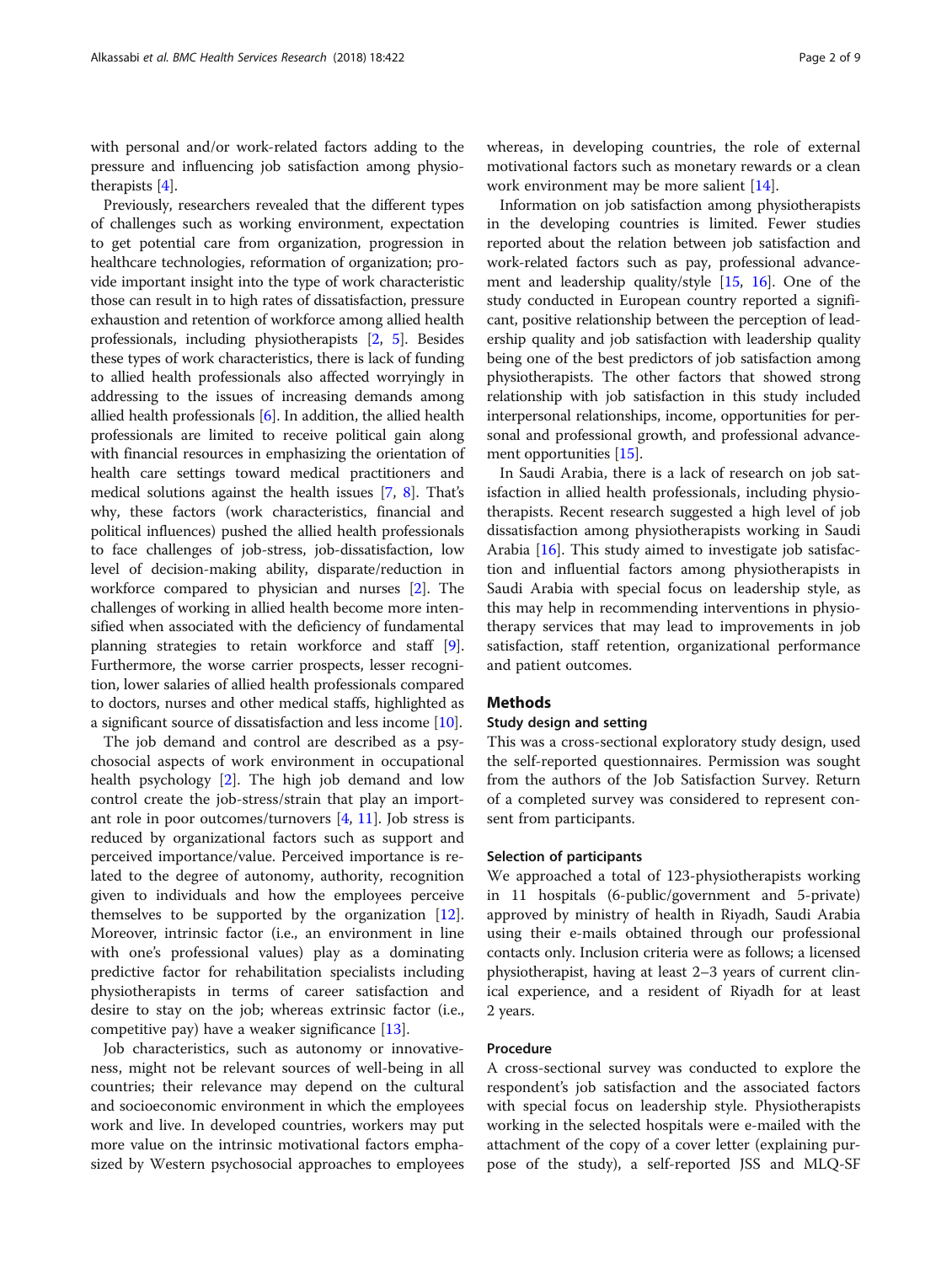questionnaires including demographic and work-related variable. A follow up e-mail was sent after 2-weeks of the initial dispatch to those participants who did not respond. All those physiotherapists return their completed questionnaire were included in the data analysis.

#### Outcome measures

The main outcome measure was the JSS English version developed by Spector to assess the level of job satisfaction among physiotherapist [\[17\]](#page-8-0). This survey comprises 36 items grouped into 9-subscales (salaries, fringe benefits, recognition, promotion, communication, working conditions, nature of the job, supervision and coworkers), each subscale comprising 4-items. The six-point Likert scales used to measure the responses to each item ranging from strongly disagree  $= 1$  to strongly agree  $= 6$ . The scores of 4-items of each subscale range from 4 to 24 and total JSS scores from 36 to 216. The mean score of 4-items of each subscale equal to 3 or less is interpreted as dissatisfaction, 4 or more is interpreted as satisfaction, and between 3 and 4 is interpreted as ambivalent. Like-wise, a total JSS score ranges between 36 and 108 is interpreted as dissatisfaction, 144 to 216 as satisfaction and 108 to 144 as ambivalent. Content and face validity, were established by a panel of experts consisting of management experts [[16,](#page-8-0) [18](#page-8-0), [19\]](#page-8-0). The internal consistency reliability of the job satisfaction questionnaire has approved in previous study with the employees of a group of hospitals by using the Cronbach's alpha $(\alpha)$  coefficient ranged between ICC 0.82 to 0.90 [\[16](#page-8-0), [18](#page-8-0)–[21](#page-8-0)].

The MLQ contains 45-items that identify and measure key leadership and effectiveness behaviors. Each of the nine leadership components, along a full range of leadership styles, is measured by four highly intercorrelated items as low in correlation as possible with items of the other eight components, all rated using a 5-point scale [[22\]](#page-8-0). The validity and reliability of this tool has already approved by various studies done on health care and allied health professionals including physiotherapists working in government and private hospitals [[16,](#page-8-0) [18,](#page-8-0) [19,](#page-8-0) [21](#page-8-0), [23](#page-8-0)].

#### Operational definitions

## Transformational leadership style

It was defined as transformational leadership is a leadership style that can stimulate and inspire followers to both achieve extraordinary outcomes and, in the process, develop their own leadership capacity. Transformational leaders are generally emotionally intelligent, energetic, enthusiastic, and passionate. Not only are these leaders concerned and involved in the process; they are also focused on helping every member of the group succeed as well [\[24](#page-8-0)–[26\]](#page-8-0).

## Transactional leadership style

Transactional leadership, also known as managerial leadership, focuses on the role of supervision, organization, and group performance. Leaders who implement this style focus on specific tasks and use rewards and punishments to motivate followers [\[25](#page-8-0)]. One of the main advantages of this leadership style is that it creates clearly defined roles. Individual know what to do and what to receive in exchange for completing their tasks. It offers leaders to supervise well and motivate individual to perform well to get rewards [\[26](#page-8-0)].

#### Passive avoidance leadership style

In this leadership style, leader takes corrective action retrospectively against the significant and obvious problems only if occurs. In some cases, can be considered a transformational leader quality when the leader purposely aims to let followers learn from making mistakes. The major drawback of this leadership style is that the few of the followers start avoiding the decision, passes important decision making responsibility to subordinates, reluctance to express views on important or controversial issues [\[26](#page-8-0)].

## Data analysis

The responses to closed questions (e.g., demographic data) were tabulated, and descriptive statistics were obtained. The associations among job satisfaction and demographic and work-related factors were analyzed using chi-square, and the relationship between job satisfaction scores and leadership style was measured using Pearson's correlation. All analyses were conducted using SPSS-21. Level of significance was set at  $p < 0.05$ .

#### Results

### Descriptive results

A total of 69 out of 123-physiotherapists completed the questionnaire (response rate 56%). 36 (52%) worked in the public/government and 33 (48%) in the private sector. Their demographic and work-related characteristics are shown in Table [1](#page-3-0).

There was a relatively even spread of men and women working in both sectors. Overall, the sample was nearly equally distributed between Saudi and non-Saudi nationals  $(p > 0.05)$ ; however, significantly more were Saudis in the public compared to the private sector ( $p = 0.00$ ). The highest academic degree most frequently recorded was a bachelor's degree. The area in which respondents worked differed significantly between sectors ( $p = 0.00$ ). Twentyone respondents (30%) worked mainly as musculoskeletal physiotherapists (job-subspecialty), and 22 (32%) did not specify their job-subspecialty. The rank of physiotherapists ranged from junior to supervisor. The distribution of different positions differed significantly between sectors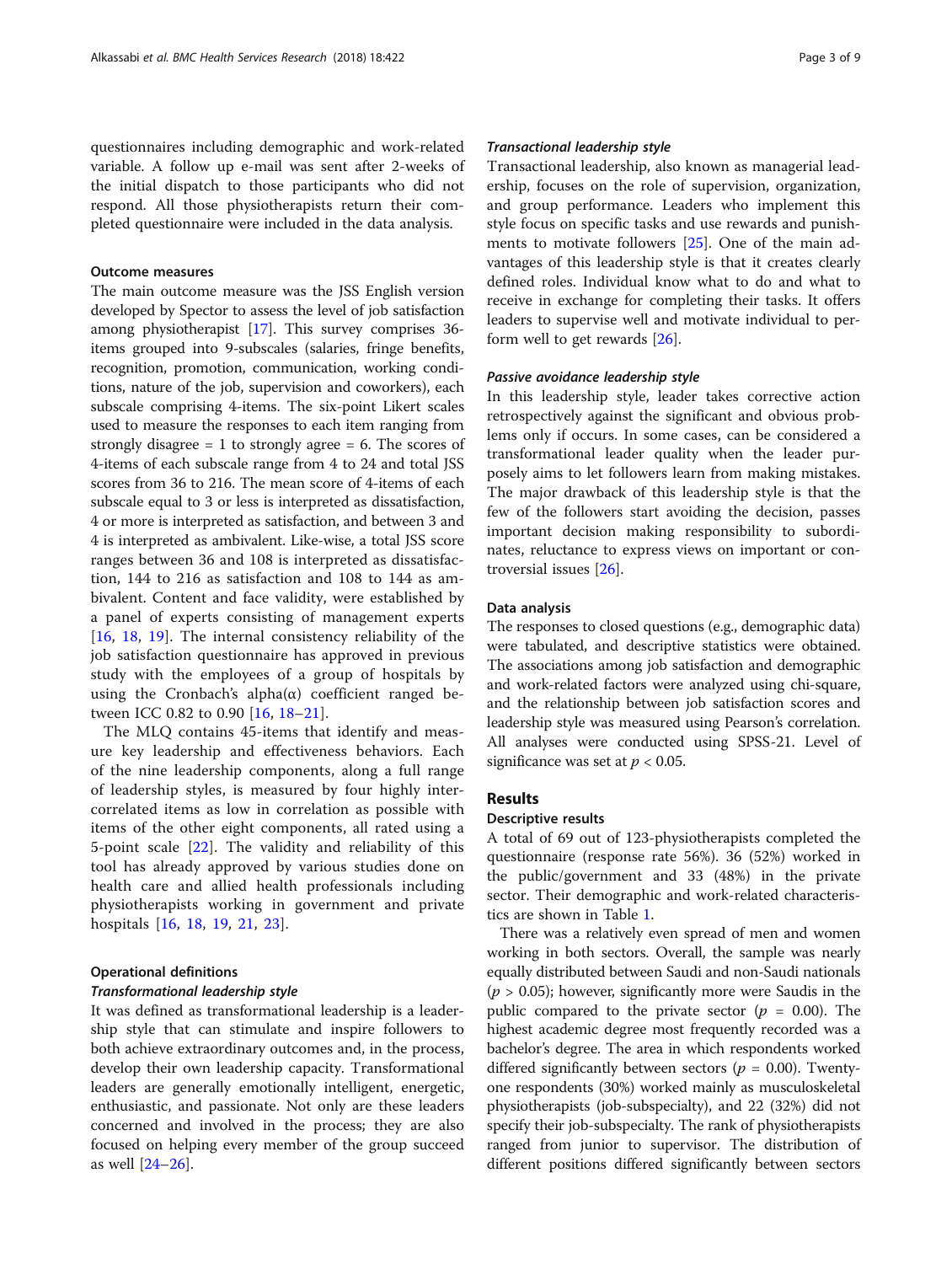| Characteristic                                        | Overall sample<br>$N = 69$ | Government hospitals<br>$N = 36$ | Private hospitals<br>$N = 33$ | $p$ - values |  |
|-------------------------------------------------------|----------------------------|----------------------------------|-------------------------------|--------------|--|
| Gender, n (%)                                         |                            |                                  |                               |              |  |
| Male                                                  | 32 (46)                    | 16(44)                           | 16 (48)                       | 0.753        |  |
| Female                                                | 36 (52)                    | 20 (56)                          | 16 (48)                       |              |  |
| Unspecified                                           | 1(1)                       | 0                                | 1(3)                          |              |  |
| Nationality, n (%)                                    |                            |                                  |                               |              |  |
| Saudi                                                 | 33 (48)                    | 26 (72)                          | 7(21)                         | $0.000*$     |  |
| Non-Saudi                                             | 36 (52)                    | 10(28)                           | 26 (79)                       |              |  |
| Marital status, n (%)                                 |                            |                                  |                               |              |  |
| Single                                                | 28 (41)                    | 16 (44)                          | 12 (36)                       | 0.542        |  |
| Married                                               | 39 (57)                    | 20(56)                           | 19 (58)                       |              |  |
| Other                                                 | 1(1)                       | $\mathbf 0$                      | 1(3)                          |              |  |
| Unspecified                                           | 1(1)                       | $\mathbf 0$                      | 1(3)                          |              |  |
| Highest academic degree, n (%)                        |                            |                                  |                               |              |  |
| Bachelor of Science                                   | 29 (42)                    | 18 (50)                          | 11(33)                        | 0.950        |  |
| Master of Science                                     | 15 (22)                    | 10 (28)                          | 5(15)                         |              |  |
| Doctor of Philosophy                                  | 2(3)                       | 2(6)                             | $\mathbb O$                   |              |  |
| Other                                                 | 1(1)                       | 1(3)                             | $\circ$                       |              |  |
| Unspecified                                           | 22 (32)                    | 5(14)                            | 17 (52)                       |              |  |
| Years of physiotherapy experience,<br>mean (range)    | 10.5 (0.5-37.0)            | $9.9(0.5 - 37.0)$                | 11.2 (1.3-32.0)               | $0.027*$     |  |
| Years worked within the organization,<br>mean (range) | $6.5(0.5-26.0)$            | $6.1(0.5-26.0)$                  | $7.0$ $(8.0 - 21.0)$          | 0.387        |  |
| Job subspecialty, n (%)                               |                            |                                  |                               |              |  |
| Neurology                                             | 7(10)                      | 6(17)                            | 1(3)                          | $0.002*$     |  |
| Musculoskeletal                                       | 21 (30)                    | 14 (39)                          | 7(21)                         |              |  |
| Pediatrics                                            | 5(7)                       | 4(11)                            | 1(3)                          |              |  |
| Cardiopulmonary                                       | 2(3)                       | 0(0)                             | 2(6)                          |              |  |
| Lymphedema                                            | 2(3)                       | 2(6)                             | 0(0)                          |              |  |
| Women's health                                        | 3(4)                       | 3(8)                             | 0(0)                          |              |  |
| General                                               | 7(10)                      | 3(8)                             | 4(12)                         |              |  |
| Unspecified                                           | 22 (32)                    | 4(11)                            | 18 (55)                       |              |  |
| Job position, n (%)                                   |                            |                                  |                               |              |  |
| Supervisor                                            | 11(16)                     | 7 (19)                           | 4(13)                         | $0.005*$     |  |
| Senior therapist                                      | 20 (30)                    | 15(41)                           | 5(16)                         |              |  |
| Junior therapist                                      | 29 (42)                    | 10(27)                           | 19 (61)                       |              |  |
| Other                                                 | 1(1)                       | 0(0)                             | 1(3)                          |              |  |
| Unspecified                                           | 8(12)                      | 4(11)                            | 4(13)                         |              |  |
| Working hours per day,<br>mean (range)                | 8.39 (4.5-14.0)            | $8.5(4.5-10.0)$                  | 8.3 (6.0-14.0)                | 0.382        |  |
| Number of patients seen per day,<br>mean (range)      | $11(1-18)$                 | $10(1-18)$                       | $12(2-14)$                    | 0.269        |  |

<span id="page-3-0"></span>Table 1 Demographic and work-related characteristics of the participants from government and private hospitals

Chi-square analyses comparing between both of them

 $^*$ significant value if  $p\leq 0.05$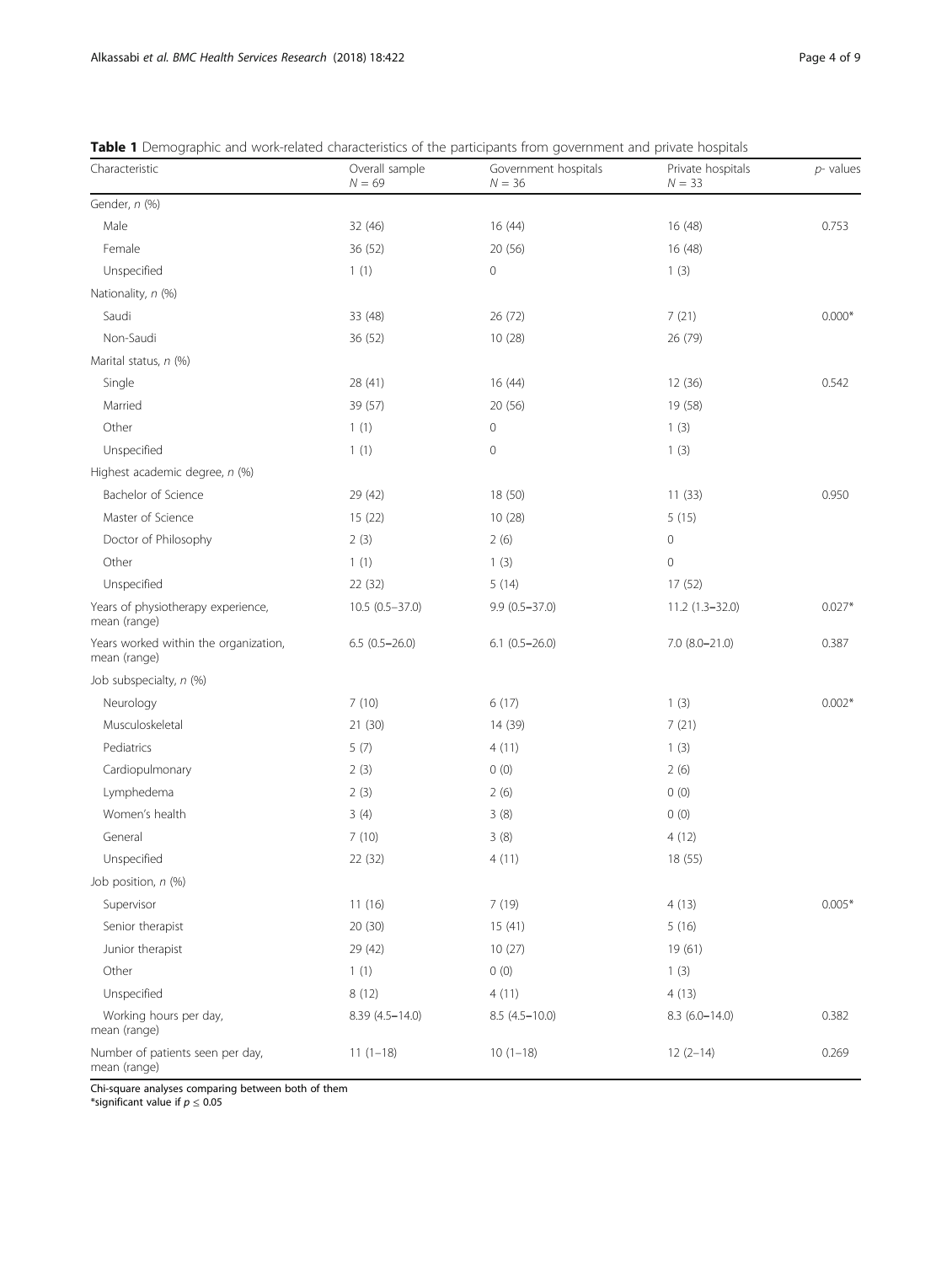( $p = 0.00$ ). Twenty-nine respondents (42%) worked mainly as junior physiotherapists, and 20 (30%) worked as senior physiotherapists. Respondents were similar between the public and private sectors in terms of years employed in their current position ( $p = 0.387$ ), working hours  $(p = 0.382)$ , and number of patients seen per day  $(p = 0.269)$ , except regarding the number of years experienced ( $p = 0.027$ ).

## Job satisfaction survey and leadership style

According to the JSS, the mean total score of JSS for participants in the current study was within the "ambivalent" category. Few participants scored on the lower end of the ambivalent range denoted as "slightly disagree or slightly dissatisfied" for the following subscales: pay (pay and remuneration), promotion (promotion opportunities), fringe benefits (monetary and nonmonetary fringe benefits), contingent reward (appreciation, recognition, and rewards for good work), operating conditions (OC; operating policies and procedures), and communication (communication within the organization). However, the rest participants scored on the upper end of ambivalent range denoted as "slightly agree or slightly satisfied" for the following subscales: supervision (immediate supervisor), co-workers (people you work with), and nature of work (job tasks themselves). No significant differences were seen between participants in the public and private sectors either for JSS total or subscale scores except for OC, as described in Fig. 1. The relation between job satisfaction scores and demographic or work-related factors was significant and positive only for the gender; more in female than male PTs ( $p = 0.019$ ) and job-subspecialty; more in musculoskeletal physiotherapy than others subspecialties of physiotherapy ( $p = 0.038$ ).

As for leadership style, based on the participants' perceptions of their managers, they showed more transformational and transactional leadership styles than passive avoidance style, as described in Fig. [2](#page-5-0).

The analysis between job satisfaction and leadership style showed average to highly strong correlation among any of the leadership styles and total job satisfaction scores or job satisfaction facets, as described in Table [2.](#page-6-0)

All dimensions of transformational leadership style showed moderate to highly strong correlation with JSS total scores as obtained for idealized attributes ( $r = 0.765$ ), idealized behaviors ( $r = 0.979$ ), inspirational motivation  $(r = 0.978)$ , intellectual stimulation  $(r = 0.664)$ , and individual consideration ( $r = 0.783$ ). Likewise, all dimensions of transactional leadership style showed moderate to highly strong correlation with JSS total scores as obtained for contingent reward ( $r = 0.804$ ) and active managementby-exception ( $r = 0.914$ ). Similarly, all passive avoidance leadership style dimensions showed average to highly strong correlation with JSS total scores as obtained for passive management-by-exception  $(r = 0.990)$  and laissezfaire ( $r = 0.596$ ). In addition, leadership style outcomes also showed average to highly strong correlation with JSS total scores as obtained for effective effort  $(r = 0.568)$ , effectiveness ( $r = 0.957$ ), and satisfaction ( $r = 0.981$ ).

Despite presenting moderate to strong correlation between all leadership style dimensions and job satisfaction facets, fewer showed very poor to poor correlation for the same, such as between IA and NW ( $r = 0.420$ ), IB and NW ( $r = 0.486$ ), IM and SU ( $r = 0.386$ ), IS and PR  $(r = 0.414)$ , IS and CR  $(r = 0.371)$ , IC and PR  $(r = 0.466)$ , IC and CM  $(r = 0.309)$ , CR and OC  $(r = 0.436)$ , MBEA and FB ( $r = 0.257$ ), MBEA and OC ( $r = 0.275$ ), MBEA and NW ( $r = 0.159$ ), MBEP and PR ( $r = 0.128$ ), MBEP and CR ( $r = 0.396$ ), MBEP and OC ( $r = 0.445$ ), MBEP and CO  $(r = 0.415)$ , LF and SU  $(r = 0.282)$ , LF and CR  $(r = 0.464)$ , LF and CO  $(r = 0.319)$ , EE and OC  $(r = 0.403)$ , EFF and PR ( $r = 0.431$ ), and SAT and OC ( $r = 0.441$ ).



 $NW = Nature of Work, CM = Communication$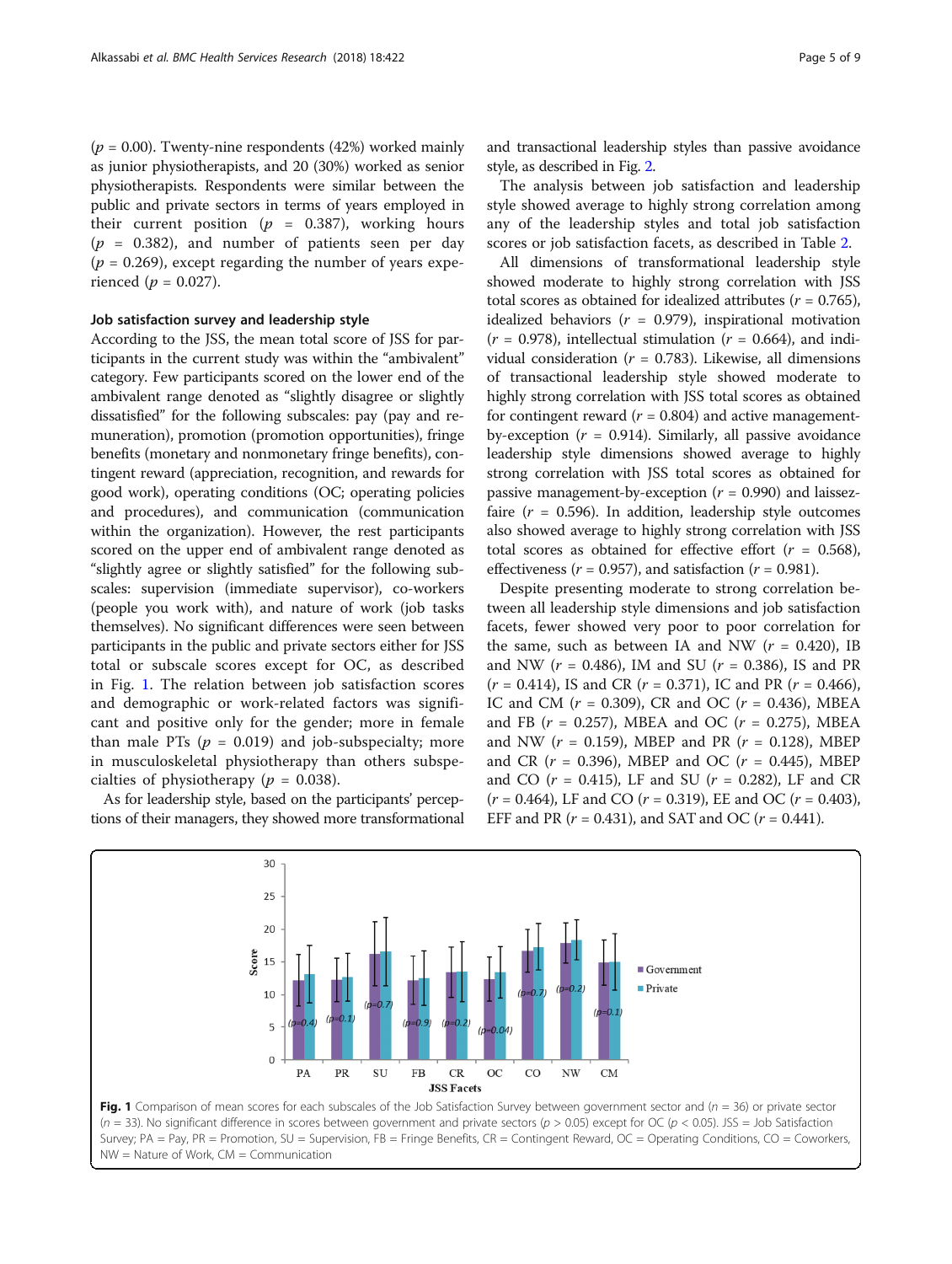<span id="page-5-0"></span>

## **Discussion**

This study aimed to investigate the job satisfaction and influential factors of physiotherapists working in Riyadh, Saudi Arabia. Overall, job satisfaction was scored as ambivalent with job satisfaction significantly associated with gender and job-subspecialty.

The current study showed that the participants, whether working in the public/government or private sector, were ambivalent with respect to satisfaction with their jobs. The issues that contributed highly to the total scores of job satisfaction included pay, promotion, fringe benefits, contingent reward, OC, and communication. Thus, the participants were undecided regarding satisfaction with these aspects of their jobs. On the other hand, they showed slightly higher scores, representing greater job satisfaction, in other aspects of their jobs, including their immediate supervisors, co-workers, and the nature of the work. This contrasts with the study by Eker et al. [[15](#page-8-0)], in which almost 54% (out of 198) of participating Turkish physiotherapists were dissatisfied with their jobs specially in the area of salary and advancement, which they suggested was due to leadership quality. They reported a significant, positive relationship between the perception of leadership quality and job satisfaction and declared the leadership quality is one of the best predictors of job satisfaction [\[15\]](#page-8-0).

The findings of our study is in line with other studies, indicate that to increase physiotherapists' job satisfaction, attention is required to improve salaries, benefits, recognition, and communication and promotion schemes [\[15](#page-8-0)–[17](#page-8-0), [22](#page-8-0), [27](#page-8-0)–[30](#page-8-0)]. These factors may be related to job autonomy, which is shown to be highly correlated with job satisfaction [\[14\]](#page-8-0). It should be noted that these results reflect the participants' perceptions of these aspects of their jobs, which may be affected by intrinsic factors such as selfdetermination and perceived competence [[27](#page-8-0)]. Therefore, any measures to improve job satisfaction using extrinsic factors should consider the intrinsic factors and how individuals perceive their self-esteem, generalized selfefficacy, locus of control and emotional stability [\[28](#page-8-0)]. Understanding these factors is important for managers to improve workers' job satisfaction, well-being and work performance [\[29\]](#page-8-0).

The current study showed no significant association between job satisfaction and any personal or work characteristics other than gender (female>male) and job-subspecialty (musculoskeletal physiotherapy>others subspecialty of physiotherapy). While one must be careful in drawing conclusions from these results due to the small sample size, they suggest possible gender difference in perceptions of job satisfaction. However, in line with current study previous study reported that, the female PTs reflected higher levels of job satisfaction than male PTs that indicate female PTs may differ from male PTs in expectations and priorities with respect to their jobs [[16\]](#page-8-0). Additionally, women have various life priorities, issues and challenges than men, however the success in their career solely depend on the role of maintaining the balance between work responsibilities, marital integrity, and parental care [[31\]](#page-8-0).

On the other side, one study reported that male PT students exhibited higher expectations and goals at the beginning of their professional career, such as owning a private practice or becoming a manager or administrator, than female students [[30](#page-8-0)]. Moreover, it is difficult for the men to quit their jobs/works even they become unhappy with it just because of maintaining their status and roles in their society, particularly in a male dominating society like Saudi Arabia where men accept the challenges and responsibilities of bread and butter for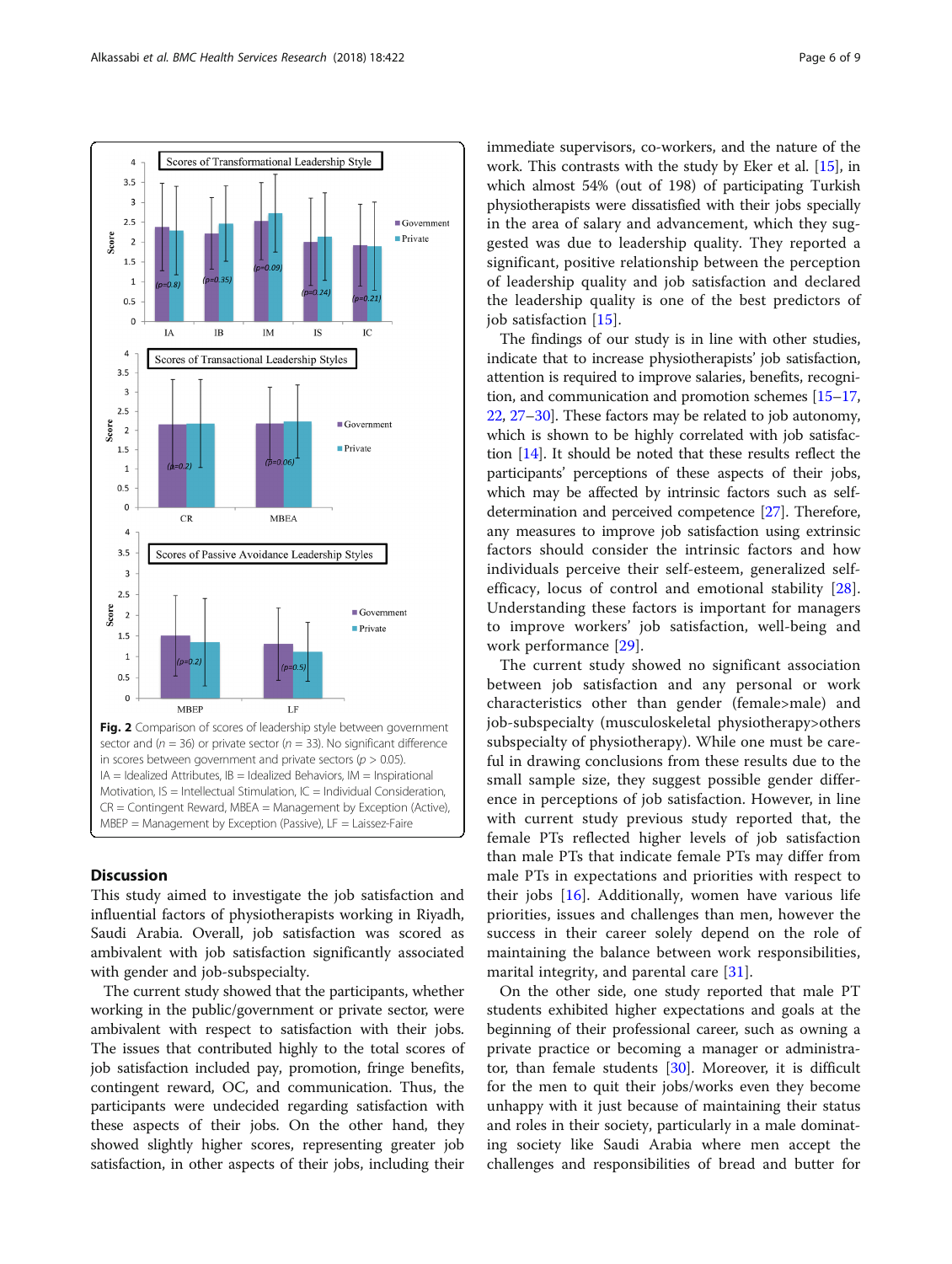<span id="page-6-0"></span>Table 2 Correlation between job satisfaction facets/subscales and leadership styles

| Leadership Styles                    |             | JSS Facets/subscales |      |      |           |           |           |      |           |           |          |
|--------------------------------------|-------------|----------------------|------|------|-----------|-----------|-----------|------|-----------|-----------|----------|
|                                      |             | PAY                  | PR   | SU   | <b>FB</b> | <b>CR</b> | <b>OC</b> | CO   | <b>NW</b> | <b>CM</b> | JSS tota |
| Transformational Leadership<br>Style | IA          | .975                 | .630 | .550 | .884      | .949      | .922      | .707 | .420      | .859      | $.765*$  |
|                                      | <b>IB</b>   | .735                 | .602 | .601 | .747      | .807      | .761      | .714 | .486      | .937      | $.979*$  |
|                                      | <b>IM</b>   | .706                 | .977 | .386 | .982      | .840      | .516      | .991 | .699      | .815      | .978*    |
|                                      | <b>IS</b>   | .812                 | .414 | .844 | .863      | .371      | .841      | .665 | .985      | .517      | $.664*$  |
|                                      | IC          | .837                 | .466 | .689 | .852      | .874      | .806      | .721 | .663      | .309      | .783*    |
| Transactional Leadership<br>Style    | <b>CR</b>   | .896                 | .701 | .676 | .893      | .557      | .436      | .888 | .743      | .797      | $.804*$  |
|                                      | <b>MBEA</b> | .397                 | .751 | .980 | .257      | .589      | .275      | .748 | .159      | .624      | $.914*$  |
| Avoidance Style                      | <b>MBEF</b> | .975                 | .128 | .902 | .948      | .396      | .445      | .415 | .541      | .711      | $.990*$  |
|                                      | LF          | .980                 | .543 | .282 | .887      | .464      | .727      | .319 | .924      | .859      | $.596*$  |
| Outcomes                             | EE          | .659                 | .910 | .596 | .759      | .815      | .403      | .523 | .633      | .927      | $.568*$  |
|                                      | EFF         | .776                 | .431 | .669 | .985      | .897      | .938      | .751 | .790      | .718      | $.957*$  |
|                                      | SAT         | .998                 | .647 | .780 | .873      | .635      | .441      | .723 | .774      | .674      | .981*    |

PA Pay, PR Promotion, SU Supervision, FB Fringe benefits, CR Contingent Reward, OC Operating Conditions, CO Co-workers, NW Nature of Work, CM Communication, JSS Job Satisfaction Survey, IA Idealized Attributes, IB Idealized Behaviors, IM Inspirational Motivation, IS Intellectual Stimulation, IC Individual Consideration, CR Contingent Reward, MBEA Management by Exception (Active), MBEP Management by Exception (Passive), LF Laissez-Faire, EE Extra Effort, EFF Effectiveness, SAT Satisfaction \*Significant at  $p < 0.05$ 

their families [\[16](#page-8-0)]. In contrast, gender differences with job satisfaction may be related to differences between genders in their beliefs regarding the control of one's job. It was suggested that women at work show more external locus of control, which predicts lower job satisfaction compared to men [[32](#page-8-0)]. Similarly, in a previous study, researchers found that only 48% of women and 50% of men were satisfied with their job in terms salary, professional growth and quality of leadership [\[15](#page-8-0)]. In the current study, the gender difference may also be related to cultural background and differing work situations between men and women and requires further investigation.

Another factor that showed a significant association with job satisfaction was job-subspecialty (musculoskeletal physiotherapy). Different job-subspecialties have different job demands, which lead to different job stressors [[2](#page-7-0)]. Previous study had declared the intrinsic factors like professional's working environment as per the requirements of the job-subspecialty as a dominating predictive factor for rehabilitation specialists (including physiotherapists) in terms of career satisfaction and desire to stay on the job; extrinsic factors like competitive pay had a weaker significance [[13](#page-8-0)].

In a recently published study, researchers conducted a survey in Western Australia; aimed to capture factors contributing to the job satisfaction of musculoskeletal physiotherapists working in private practice across different career stages (new graduates, graduates, postgraduates, and owners). They found the owner group of musculoskeletal physiotherapists were significantly more satisfied with their job than rest group of musculoskeletal physiotherapists [[33](#page-8-0)]. Furthermore, in another study a self-administered online survey used to conduct among 157 Notre Dame

physiotherapy graduates using a job satisfaction rating scale. Their aim was to identify the relationship between job satisfaction and physiotherapists working in different subspecialty of physiotherapy (i.e., musculoskeletal, neurology, cardiorespiratory, and pediatrics physiotherapy). Their survey reported that the job satisfaction is significantly correlated with the physiotherapists practicing across different subspecialty such as pediatric (41.6%), musculoskeletal (39.2%), Geriatric care (37.4%) Neurology (36.8%) and cardiorespiratory (31.7%) physiotherapy [\[34\]](#page-8-0). This could explain the differences in job satisfaction between the various job-subspecialties.

Although there was lack of evidence to identify and develop the best leadership, it was hypothesized that leadership interventions are complex and require interaction between the employees, employers and leaders [[35\]](#page-8-0). One of the main factors emphasized in the current study was leadership style. It was predicted that leadership style may be correlated with job satisfaction. In conformity, the results revealed average to strong positive correlation between the two variables. The aspect of leadership was shown to be more positive in both job satisfaction and leadership style surveys. This is in accordance with the literature, which suggested leadership as a predictor of job satisfaction [\[15,](#page-8-0) [20\]](#page-8-0).

Participants were satisfied with their supervisors; they also perceived their leadership style to be more transformational or transactional than passive/avoidant. The agreement between these aspects of leadership measured by two different scales may indicate that leadership within this context is more towards the positive end of the spectrum. However, further understanding of this phenomenon is required as reports in the literature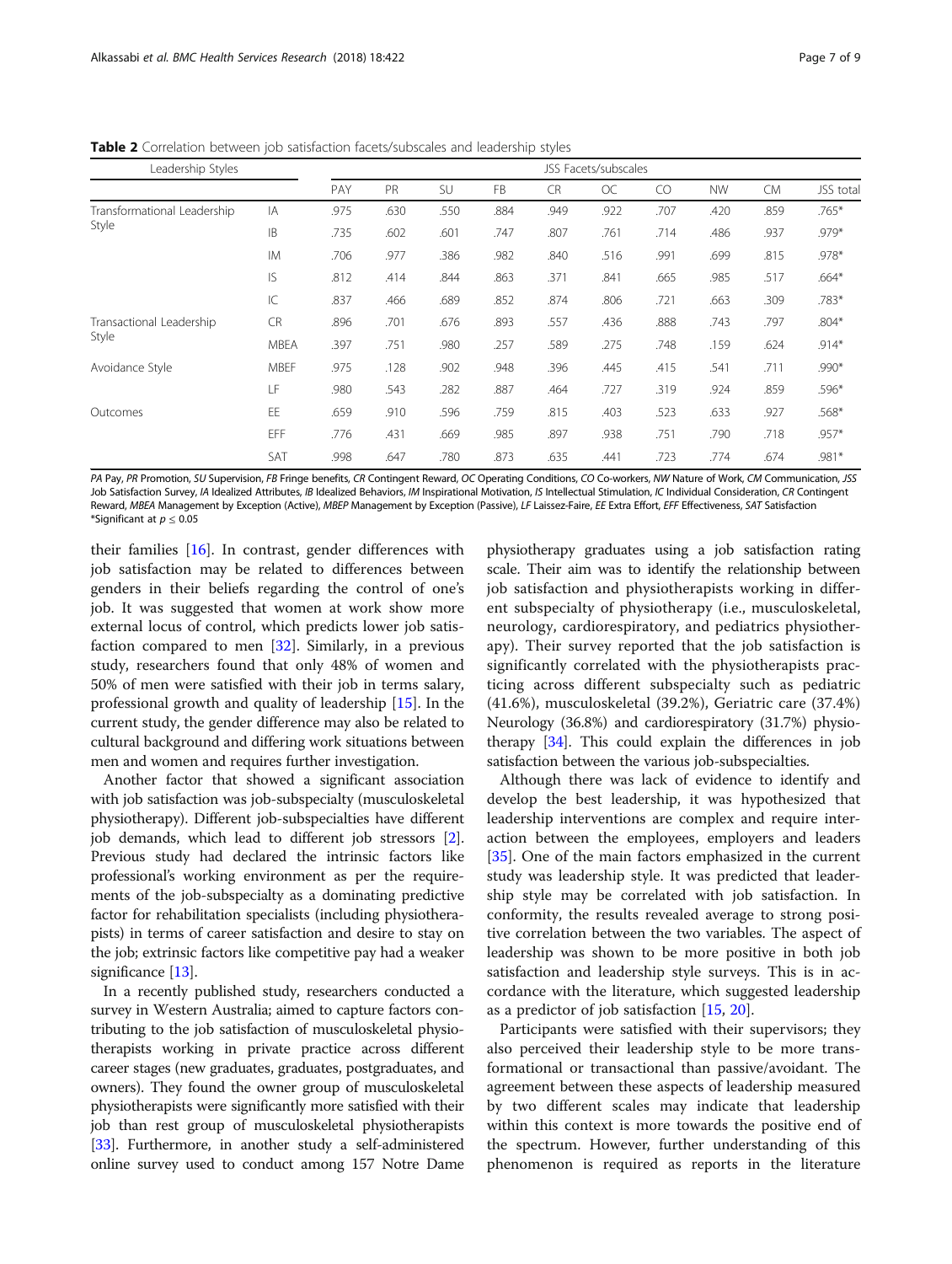<span id="page-7-0"></span>highlighted the importance of leadership and leadership styles for job satisfaction and that, by using appropriate leadership styles, managers can affect employee job satisfaction, commitment and productivity [\[20,](#page-8-0) [21,](#page-8-0) [35\]](#page-8-0).

The main limitation of this study was the small sample size, limited to fewer participants out of a large number of physiotherapists working in the Riyadh region only. The response rate was low (46%) with respect to the number of e-mails sent to a total of 123-physiotherapists only as we could approach through our professional contacts only. Additionally, the length of the survey (JSS and MLQ) was large that could produce very low response as it could be difficult for therapists to complete within their busy schedules. In the future, we suggest larger sample size, use of paper instead of online surveys for a higher response rate, use of professional and in-service education meetings, or linking completion of these surveys to required work form updates within each institution.

## Conclusions

None of the physiotherapists, whether working in government or private hospitals, was fully satisfied with his/her job. Some "slightly disagreed" in terms of pay, promotion, fringe benefits, contingent reward, OC, and communication; however, the rest "slightly agreed" for immediate supervision, co-workers, and the nature of the work. Overall job satisfaction was significantly associated with demographic factors like gender (female>male) and jobsubspecialty (musculoskeletal physiotherapy>other PTsubspecialties). Furthermore, the participants' perception of the leadership styles of their managers or supervisors showed more transformational and transactional than passive avoidance style. There was positive correlation between JSS facets, JSS total and any of leadership style related to the success of the group. The participants perceived their leaders to be motivating and interacting at different levels of the organization and were satisfied with their leaders' methods of working with others. This study will raise the awareness on the importance of job satisfaction among physiotherapist in Saudi Arabia. Another area that requires further focus to investigate the impact of job satisfaction among physiotherapists working in Saudi Arabia on individual performance, well-being, and patient outcomes.

#### Abbreviations

CM: Communications; CO: Co-workers; CR: Contingent rewards; EE: Extra effort; EFF: Effectiveness; FB: Fringe benefits; IA: Idealized attributes; IB: Idealized behavior; IC: Individual considerations; IM: Inspirational motivations; IS: Intellectual stimulations; JSS: Job Satisfaction Survey; LF: Laissez-faire; MBEA: Management by exception (active); MBEP: Management by exception (passive); MLQ-SF: Multifactor Leadership Questionnaire Short-Form; NW: Nature of works; OC: Operating conditions; PR: Promotions; SAT: Satisfaction; SU: Supervision

#### Acknowledgements

The authors are grateful to the Deanship of Scientific Research, King Saud University for funding through Vice Deanship of Scientific Research Chairs.

The authors also thank to the Deanship of Scientific Research and RSSU at King Saud University for their technical support.

#### Funding

The study was funded by the Vice-Deanship of Scientific Research Chairs, King Saud University.

#### Availability of data and materials

The datasets used and/or analyzed during the current study are available from the corresponding author on reasonable request.

#### Authors' contributions

Literature Review: OA, HS, EE, AA, AI. Data Analysis: AA, AI, SB. Interpretation of results: AA, HS, EE, AI, SB. Development of research and hypotheses: OA, HS, EE, AA, AI. Writing of manuscript: OA, HS, EE, AA, SB, AI. All authors read and approved the final manuscript.

#### Ethics approval and consent to participate

This study was approved by the Institutional Review Board (IRB) at Al-Yamamah University in Saudi Arabia. In addition, return of a completed survey was considered to represent consent from participants as approved by the IRB.

#### Competing interests

The authors declare that they have no competing interests.

#### Publisher's Note

Springer Nature remains neutral with regard to jurisdictional claims in published maps and institutional affiliations.

#### Author details

<sup>1</sup> Prince Sultan Bin Abdulaziz Humanitarian City, Riyadh, Saudi Arabia <sup>2</sup>Department of Rehabilitation Sciences, College of Applied Medical Sciences, King Saud University, Riyadh, Saudi Arabia. <sup>3</sup>Rehabilitation Research Chair College of Applied Medical Sciences, King Saud University, Riyadh, Saudi Arabia.

#### Received: 19 November 2017 Accepted: 4 May 2018 Published online: 07 June 2018

#### References

- 1. World Health Organization. Policies and practices of countries that are experiencing a crisis in human resources for health: tracking survey. In: Human resources for health observer. Issue no. 6. Geneva: World Health Organization; 2010.
- 2. Rodwell J, Noblet A, Demir D, et al. The impact of the work conditions of allied health professionals on satisfaction, commitment and psychological distress. Health Care Manag Rev. 2009;34(3):273–83.
- 3. Corrêa AP, Ferreira MC. The impact of environmental stressors and types of work contract on occupational stress. Span J Psychol. 2011;14(1):251–62.
- 4. Campo M, Darragh AR. Impact of work-related pain on physical therapists and occupational therapists. Phys Ther. 2010;90(6):905–20.
- 5. Casey M, McKavanagh M. Rural connect: rural allied health mentor program, sharing experiences, sharing stories, building healthy relationships and communities. Melbourne: World Rural Health Conference; 2002.
- 6. Struber JC. Recruiting and retaining allied health professionals in rural Australia: why is it so difficult? J Allied Health. 2004;2(2):2.
- 7. Haux R, Winter A, Ammenwerth E, Brigl B. Strategic information management in hospitals: an introduction to hospital information systems. Springer Science & Business Media, Germany. 2013.
- 8. Lloyd C, King R, Chenoweth L. Social work, stress and burnout: a review. J Ment Health. 2002;11(3):255–65.
- 9. Schoo A, Boyce R, Ridoutt L, et al. Workload capacity measures for estimating allied health staffing requirements. Aust Health Rev. 2008;32:548–58.
- 10. Campbell N, McAllister L, Eley DS. The influence of motivation in recruitment and retention of rural and remote allied health professionals: a literature review. Rural Remote Health. 2012;12(3):1–15.
- 11. Karasek R, Brisson C, Kawakami N, et al. The job content questionnaire (JCQ): an instrument for internationally comparative assessments of psychosocial job characteristics. J Occup Health Psychol. 1998;3(4):322.